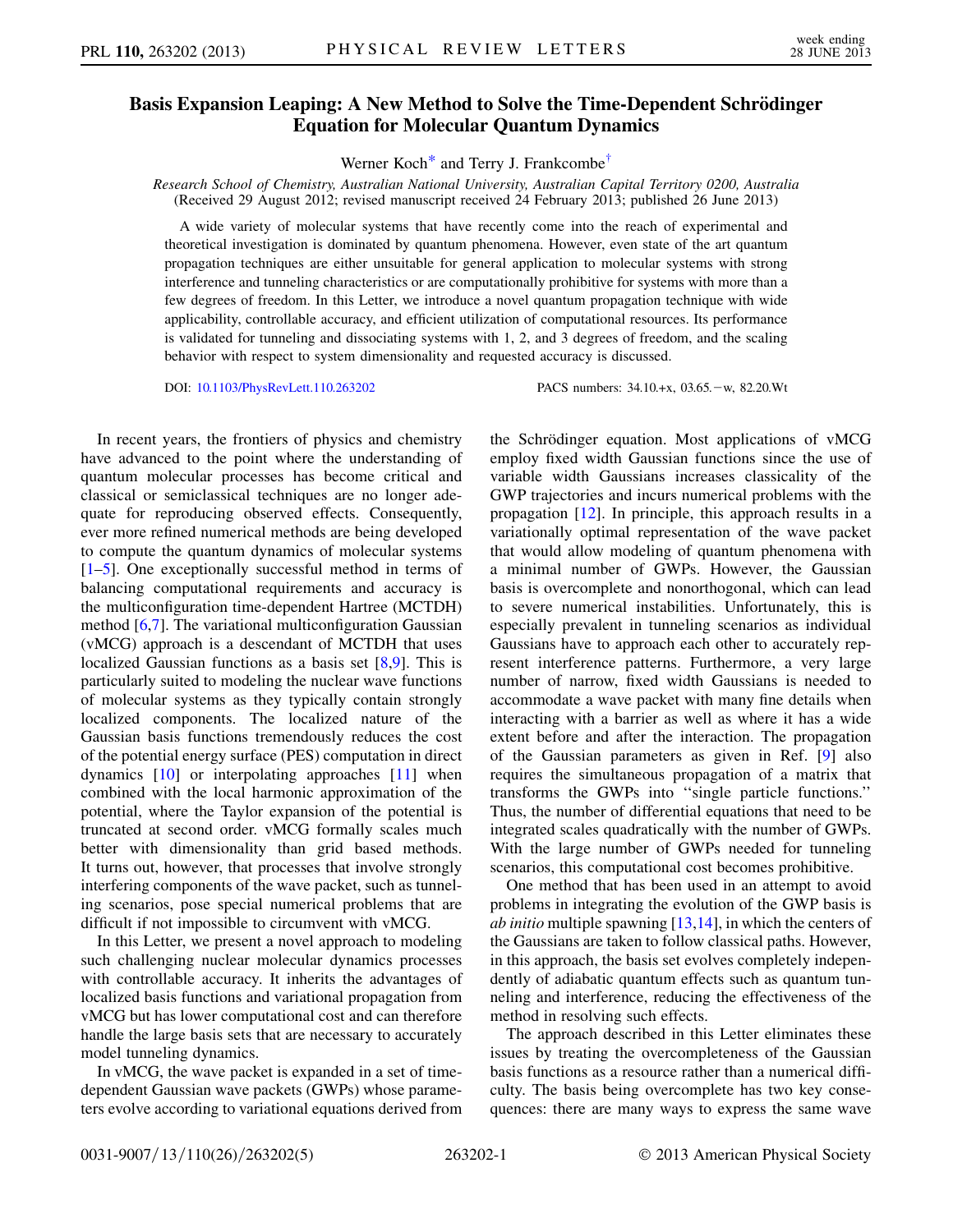function, and wave functions can be accurately propagated for short times without changing the basis at all. We use both of these properties in our new method, which comes down to performing propagations for short times without changing the basis of Gaussian functions, interspersed with reexpressing the propagated wave function with a new set of Gaussians adapted to the evolved wave function. Similar reexpression of Gaussian wave packets has been used in ''matching pursuit'' schemes for split operator propagators [\[15](#page-4-13)[,16\]](#page-4-14). However, we demonstrate that a (potentially costly) reexpansion into a new basis is not necessary at every time step. We shall henceforth call this new method the basis expansion leaping multiconfiguration Gaussian (BEL MCG) propagation. A significant difference between BEL MCG and both ab initio multiple spawning and vMCG is that BEL MCG does not attempt to continuously update the existing basis set for propagation at later times, and so contains no equations of motion for basis functions.

<span id="page-1-2"></span>In BEL MCG, the nuclear wave function is expanded in a set of Gaussians that remain stationary between reexpressions (all quantities given are in atomic units and  $\hbar = 1$ :

$$
\Psi(\mathbf{x}, t) = \sum_{i=1}^{N} A_i(t) g_{\mathbf{Q}_i, \sigma_i, \mathbf{P}_i}(\mathbf{x}),
$$
\n(1)

<span id="page-1-3"></span>with **x** the vector of nuclear coordinates and

$$
g_{\mathbf{Q}_i,\mathbf{\sigma}_i,\mathbf{P}_i}(\mathbf{x}) = \exp\{(\mathbf{x}-\mathbf{Q}_i)^T[a_i(\mathbf{x}-\mathbf{Q}_i)+i\mathbf{P}_i] + \phi_i\},\tag{2}
$$

where  $\mathbf{Q}_i$  and  $\mathbf{P}_i$  are vectors of position and momentum parameters,  $a_i$  is a diagonal matrix whose diagonal<br>elements  $a_{i+1} = -(2a_{i+1})^{-2}$  are defined by the elements elements  $a_{i,jj} = -(2\sigma_{i,j})^{-2}$  are defined by the elements of the vector of widths  $\sigma_i$ , and  $\phi_i$  is a real normalization parameter parameter.

In the subspace spanned by these Gaussians, the time evolution of the coefficients according to the Schrödinger equation is provided by the Dirac-Frenkel variational principle  $\langle \delta \Psi | \hat{H} - i \partial_t | \Psi \rangle = 0$  [\[17,](#page-4-15)[18\]](#page-4-16), with the Hamiltonian operator  $\hat{H}$ , yielding

$$
\dot{\mathbf{A}}(t) = S^{-1} H \mathbf{A}(t), \tag{3}
$$

<span id="page-1-0"></span>where  $S_{ij} = \langle g_i | g_j \rangle$  is the overlap matrix of the Gaussians, and  $H_{ii} = \langle g_i | \hat{H} | g_i \rangle$  is the Hamiltonian matrix. The potential part of the Hamiltonian will be evaluated in the local harmonic approximation. For time-independent Hamiltonians, Eq.  $(3)$  $(3)$  is a set of coupled differential equations with constant coefficients that may be solved with a wide variety of methods. For the example systems discussed in this Letter, numerical adaptive step size integration has proven efficient and robust (cf. [[19](#page-4-17)]).

Before the wave packet evolves beyond the space spanned by the current set of Gaussians, a reexpansion in a new set needs to be performed to accommodate the changed state. The reexpansion produces a completely new set of Gaussians, adapted to the current wave function. The BEL MCG's performance does not critically depend on the specific way of choosing the new expansion, beyond requiring that the wave function can be faithfully reproduced in the new basis set (that is, that one can achieve a negligible deviation from the wave packet expressed in the previous set of Gaussians). The procedure described in Ref. [[16](#page-4-14)] scans the entire Gaussian parameter space with a Monte Carlo sampling. While this allows for reexpansions with a very low deviation, it is computationally expensive and constructs unnecessarily complex expressions of the wave packet, again leading to numerical problems. Fortunately, the redundancy of the GWP set is so large that there are many configurations of Gaussians that are equally well suited to expressing the wave function. The position, momentum, and width parameters can be selected separately and chosen such that auxiliary optimization criteria are satisfied.

The following iterative procedure for assigning the Gaussian function parameters has proven flexible and robust. It is controlled by a single accuracy parameter  $\varepsilon$ . In the limit of  $\varepsilon \to 0$ , BEL MCG converges toward a full expansion of the wave packet and thus reproduces the quantum dynamics of the system exactly.

When performing a reexpansion, the new set of Gaussian functions depends on the previous set of Gaussians only indirectly, through the form of the evolved  $\Psi_{old}$  expressed in the previous set of basis functions. Basis functions are added sequentially to the new basis set, starting from an empty set. For the ith new Gaussian, (1) Determine the position  $\mathbf{Q}_i = \max_{\mathbf{Q}} f_i(\mathbf{Q})$  with

$$
f_i(\mathbf{Q}) = \Theta[|\Psi_{old}(\mathbf{Q})|^2 - \varepsilon] \sum_{k=1}^{i-1} ||\mathbf{Q} - \mathbf{Q}_k|| + \omega |\delta \Psi_{i-1}(\mathbf{Q})|^2,
$$
\n(4)

where  $\Theta[\cdot]$  is the Heaviside step function and  $\delta \Psi_{i-1}(\mathbf{Q}) = \Psi_{i-1}(\mathbf{Q}) - \Psi_{i-1}(\mathbf{Q})$  is the remaining deviation between  $\Psi_{old}(Q) - \Psi_{i-1}(Q)$  is the remaining deviation between<br>the wave function before the reassignment  $\Psi_{i,j}$  and the the wave function before the reassignment  $\Psi_{old}$  and the wave function composed of the first  $i - 1$  new Gaussians  $\Psi_{i-1}$ ,  $f_i(\mathbf{Q})$  is sufficiently smooth and simple for efficient<br>simplex maximization with the Nelder-Mead method [20] simplex maximization with the Nelder-Mead method [[20\]](#page-4-18). It ensures that Gaussians are placed in regions that contribute significantly to the probability distribution  $(\Theta[\cdot])$ while spacing them as uniformly as possible  $(\sum || \cdot ||)$ <br>and targeting remaining deviations (last term). A uniform and targeting remaining deviations (last term). A uniform spacing results in lower basis set overlaps and higher numerical stability of the subsequent propagation step. The factor  $\omega$ , whose units depend on the dimensionality of the problem, adjusts the balance between these considerations. (2) Adjust the widths  $\sigma_i$  such that

<span id="page-1-1"></span>
$$
|\tilde{V}(\mathbf{Q}_i + \mathbf{e}_j \sigma_{i,j}) - V(\mathbf{Q}_i + \mathbf{e}_j \sigma_{i,j})| \leq \varepsilon
$$
 (5)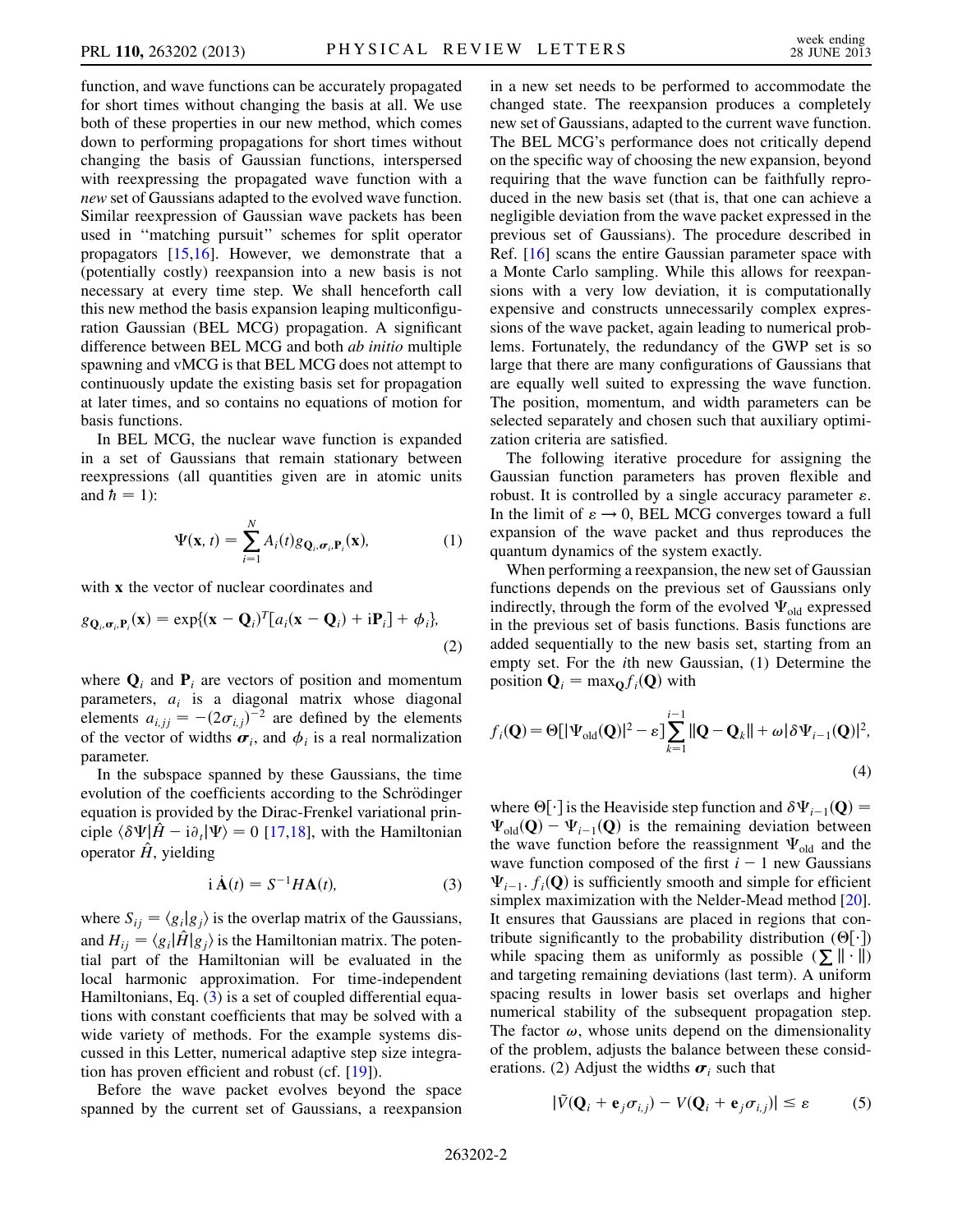for all degrees of freedom j, with

$$
\tilde{V}(\mathbf{Q}_i + \mathbf{e}_j \sigma_{i,j}) = V(\mathbf{Q}_i) + \sigma_{i,j} \frac{\partial V}{\partial x_j} \bigg|_{\mathbf{Q}_i} + \frac{\sigma_{i,j}^2}{2} \frac{\partial^2 V}{\partial x_j^2} \bigg|_{\mathbf{Q}_i}
$$
 (6)

the second order Taylor expansion of the potential at  $\mathbf{Q}_i$ along the cardinal direction  $e_i$ . This condition ensures an acceptably low error is incurred by the local Harmonic approximation. In practice, this is achieved by sequential halving of  $\sigma_{i,j}$  from a default value until Eq. ([5\)](#page-1-1) is obeyed,<br>for each  $i$ , (3) Determine the momentum  $\mathbf{P}_i = \max_i f'(\mathbf{P})$ for each j. (3) Determine the momentum  $\mathbf{P}_i = \max_{\mathbf{P}} f'_i(\mathbf{P})$  with with

$$
f'_{i}(\mathbf{P}) = \langle g_{\mathbf{Q}_{i}, \mathbf{\sigma}_{i}, \mathbf{P}} | \delta \Psi_{i-1} \rangle.
$$
 (7)

The Nelder-Mead method is used again here. This step is analogous to the procedure described in Ref. [\[16\]](#page-4-14). After this maximization step, the initial expansion coefficient in Eq. ([1\)](#page-1-2) is determined by  $A_i = f'_i(\mathbf{P}_i)$ .<br>Note that the optimizations in steps

Note that the optimizations in steps 1 and 3 need not be to extremely high tolerance. This is another manifestation of the overcompleteness of the Gaussian function basis.

While it remains numerically significant, the magnitude of  $\langle \delta \Psi_i | \delta \Psi_i \rangle$  decreases as Gaussians are added with the procedure above. New Gaussians need to be added to the list until  $\langle \delta \Psi_i | \delta \Psi_i \rangle \leq \varepsilon$ . After that limit is reached, the procedure can optionally be continued to add a set of negligibly populated Gaussians. These additional functions can be used as sentinels to guard against propagating for too long before reexpression. A rising population of these Gaussians is one indication that the significantly populated states no longer span a suitable space for the wave packet and a reassignment is necessary.

With the new basis set assigned with negligible perturbation of the wave function, the matrices  $S^{-1}$  and H required for Eq.  $(3)$  $(3)$  $(3)$  are computed from the new parameter set  $\{Q_i, \sigma_i, P_i\}$  and propagation of the coefficients A continues.

Both the reassignment as well as the propagation scale as  $\mathcal{O}(N^2)$  with the number of Gaussians N, whereas vMCG scales as  $\mathcal{O}(N^4)$ . Therefore, the much larger number of Gaussians required to correctly describe the wave packet while allowing for narrow widths in the vicinity of complex regions of the potential in tunneling scenarios can easily be accommodated. Adaptive assignment of Gaussian widths provides a further advantage over vMCG, in which the widths stay constant throughout the propagation irrespective of the nature of the PES in the vicinity of the basis function.

An important aspect of the basis set reexpression procedure is that the locations of the centers of the new Gaussians do not depend directly on the locations of the centers of the previous set of Gaussians. When the wave function is propagating into new regions of configuration space, the flexibility of the Gaussian basis allows probability density to migrate a short distance outside the domain of the Gaussian function centers. When reexpressed in an unbiased way, this density causes some of the new basis functions to be located in these regions that the wave function is propagating into. Similarly, regions of negligible probability density do not get populated with basis functions, allowing the domain of the basis functions to move through space with the wave function.

Clearly, accurate propagation requires a sufficiently high reexpression frequency, which depends on the details of the calculation. An adaptive algorithm is again used here. From an initial conservative (high) reexpression frequency, if the number of GWPs required to achieve the required reexpression accuracy  $\varepsilon$  is below the user selected maximum, the reexpression frequency is decreased. Conversely, rewinding the propagation and increasing reexpression frequency is effective in maintaining reexpression accuracy. The reexpression frequency is thus automatically adjusted to suit the current complexity of the wave function.

To demonstrate the viability of the presented approach, one-, two-, and three-dimensional examples will be discussed that cover asymptotically free and bound barrier tunneling scenarios as well as realistic molecular evolution. The tunneling problems in particular present significant challenges that cannot be solved simply with vMCG. The initial wave packets for all systems are chosen to be of Gaussian form analogous to Eq. [\(2](#page-1-3)).

For transmission through a one-dimensional Eckart [\[21\]](#page-4-19) barrier, with  $\varepsilon = 10^{-3}$ , the BEL MCG method can readily calculate accurate transmission probabilities from 1 down to  $10^{-3}$ . A more stringent 1D test is transmission through a rounded rectangular barrier described by

$$
V_1(x) = \frac{D}{2} \{\tanh[\beta(x - \gamma)] - \tanh[\beta(x + \gamma)]\}, \quad (8)
$$

with barrier height D, width  $\gamma$ , and steepness parameter  $\beta$ . It is more demanding than the Eckart barrier because its steepness requires much narrower Gaussian widths for accuracy in the local harmonic approximation, resulting in a higher number of basis functions for the same level of propagation accuracy.

Figure [1](#page-3-0) shows a snapshot of the density of the propagated wave packet just after interacting with the barrier. Both the reflected part with the interference pattern as well as the rather smooth transmitted part are reproduced well with BEL MCG. The degree of convergence with respect to the deviation parameter  $\varepsilon$  is shown. At most, 600 Gaussians were required. The quality of reproduction is similar for other times, through to the wave function no longer significantly interacting with the barrier.

As a 2D test problem, we use the potential

$$
V_2(x_1, x_2) = V_1(x_1) + k[(x_1^2 + x_2^2)^{1/2} - \delta]^2, \qquad (9)
$$

a harmonic ring with the rounded rectangular barrier superimposed on it.  $\delta$  and k denote the radius and the curvature of the ring, respectively. This potential is not separable and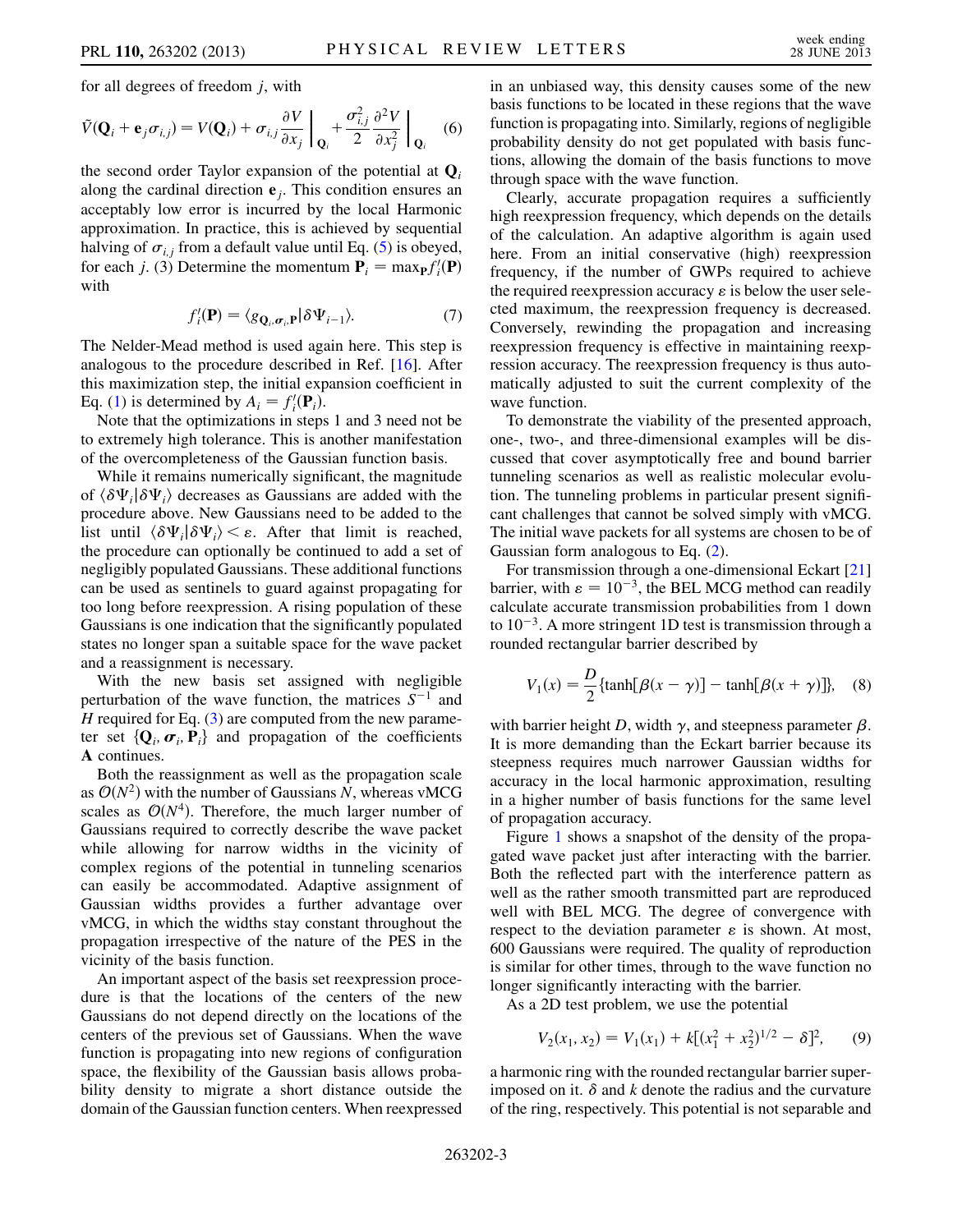<span id="page-3-0"></span>

FIG. 1 (color online). Propagated density for rounded rectangular barrier (double-dashed line, right axis) with (all in atomic units)  $D = 30$ ,  $\beta = 100$ , and  $\gamma = 0.0625$ . The  $\Psi(x, 0)$  parameters are  $Q = -0.7$ ,  $\sigma = 0.0728$ , and  $P = 25$ . The mass is 10.<br>Density at  $t = 0.012$  is shown for exact calculation (solid black Density at  $t = 0.012$  is shown for exact calculation (solid black line) and BEL MCG with  $\varepsilon = 10^{-2}$  (dotted blue line) and  $\epsilon = 10^{-3}$  (dashed red line).

anharmonic, presenting a challenging test case that incurs prohibitively large computational requirements when treated with vMCG.

Figure [2](#page-3-1) shows the density of the wave packet just after interacting with the barrier. The distribution of the density along the potential ring with the transmitted part and the interference pattern of the reflected part are all excellently reproduced. As expected, more Gaussians are required for the same  $\varepsilon$  than in the 1D case, with 800 Gaussians being required to maintain accuracy at the  $\varepsilon = 10^{-3}$  level. This example involved 276 reexpressions (cf. 12 119 integration time steps). For comparison, a poorly converged, 100 GWP vMCG calculation for the same wave packet requires twice the CPU time.

<span id="page-3-1"></span>

FIG. 2 (color online). Density propagated on  $V_2$  with (all in atomic units)  $D = 15$ ,  $\beta = 30$ ,  $\gamma = 0.0625$ ,  $k = 20$ , and  $\delta = 1$ . The  $\Psi(x, 0)$  parameters are  $Q_1 = -1$ ,  $Q_2 = 0$ ,  $\sigma_1 = \sigma_2 = 0.1$ ,  $P_1 = 0$ , and  $P_2 = 15$ . The mass is 10. Density at  $t = 0.055$  is shown for and  $P_2 = 15$ . The mass is 10. Density at  $t = 0.055$  is shown for exact calculation (top panel) and BELMCG with  $\varepsilon = 10^{-3}$  (bottom panel) with locations of Gaussian function centers (circles).

If a more integrated quantity such as barrier transmission probability is desired, a larger  $\varepsilon$  and thus a much lower number of Gaussians are sufficient to obtain converged results with BEL MCG.

An application of BEL MCG to a more realistic problem, although not one involving tunneling, is the calculation of the photodissociation spectrum of NOCl on the  $S_1$  surface. This problem has been studied in detail in the past and has been used for testing early in the development of new quantum dynamics methods  $[11,22,23]$  $[11,22,23]$  $[11,22,23]$ . We perform the 3D calculation in body-fixed Cartesian coordinates, using the same PES as in previous work. See Refs. [\[11,](#page-4-9)[23\]](#page-4-21) for details. A single populated Gaussian is used as the initial wave packet on the  $S_1$  surface, and the photodissociation spectrum is calculated from the autocorrelation function of the wave function evolving in time.

Figure [3](#page-3-2) shows the calculated photodissociation spectrum calculated with BEL MCG and with MCTDH using the same Hamiltonian. As  $\varepsilon$  decreases, the calculated photodissociation spectrum converges toward the converged MCTDH result. Achieving the  $\varepsilon = 10^{-3}$  matching criterion required at most 1300 Gaussians. The shape and position of the adsorption feature is well reproduced, although at  $\varepsilon = 10^{-3}$  a small difference remains in the peak intensity.

These test systems demonstrate the BEL MCG's applicability to a variety of scenarios related to the nuclear motion of chemical systems on a single PES [[24\]](#page-4-22). Convergence toward the correct result is shown for all of these systems. While the required number of Gaussians depends strongly on the type of system under investigation, the method is generally applicable to any time-independent potential surface. Generalization to fully coupled, multistate PESs is expected to be straightforward, but timevarying Hamiltonians lie outside the scope of BEL MCG. The reexpression procedure described in this Letter is

<span id="page-3-2"></span>

FIG. 3 (color online). Photodissociation spectrum of NOCl on  $S_1$  calculated with MCTDH (solid black line) and BEL MCG with  $\varepsilon = 3 \times 10^{-2}$  (long-dashed green line),  $\varepsilon = 3 \times 10^{-3}$ (short-dashed blue line), and  $\varepsilon = 1 \times 10^{-3}$  (dotted magenta line). The wave function is propagated for 20 a.u.